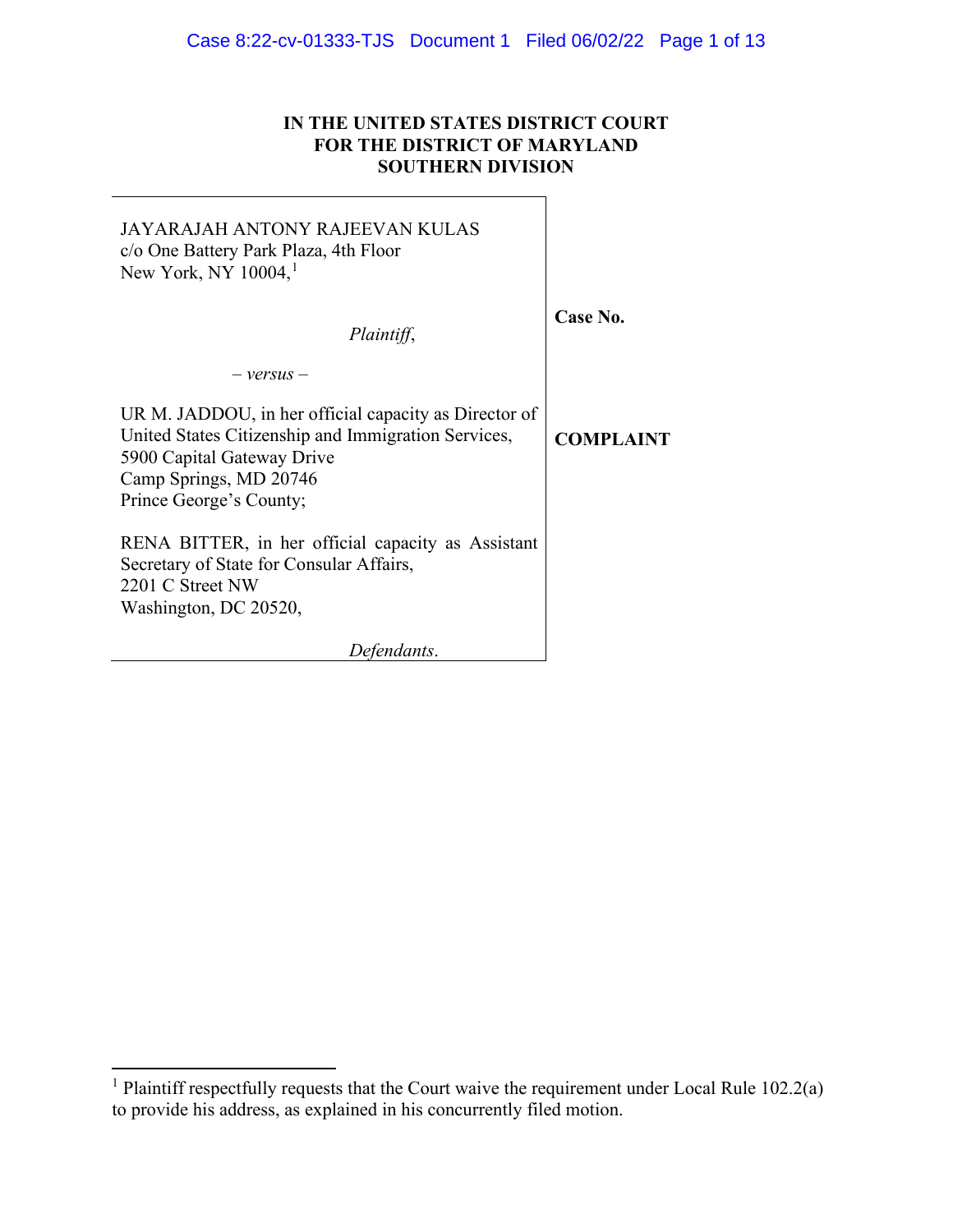#### **INTRODUCTION**

1. Plaintiff Jayarajah Antony Rajeevan Kulas ("Mr. Kulas") is a refugee who fled his home in Sri Lanka to escape kidnapping, torture, and murder by the Sri Lankan army. Mr. Kulas is now safely resettled in Texas, but his wife and two young sons, from whom he has been separated for eight years, remain in grave danger in Sri Lanka.

2. After arriving in the United States, Mr. Kulas filed "follow-to-join" ("FTJ") petitions with Defendant U.S. Citizenship and Immigration Services ("USCIS") to be reunited in the United States with his wife and children. In the nearly two years since, USCIS has transferred Mr. Kulas's petitions to three different processing centers, but has made no discernible progress in adjudicating his petitions.

3. Mr. Kulas worries constantly for the safety and wellbeing of his wife and children. Since Mr. Kulas left Sri Lanka, his wife has endured near constant harassment and attacks from men as a single woman whose husband fled the country. She has filed police reports, including after being assaulted in the street and after an attempted break-in to her home, but the harassment has not stopped.

4. Mr. Kulas submitted a request to expedite his family's petitions based on the urgent humanitarian concerns his family faces, but to date, his petitions have not been expedited and remain pending with USCIS. Mr. Kulas's wife and children continue to suffer harassment and assault, which has been prolonged by USCIS's failure to adjudicate Mr. Kulas's request to bring them to join him in the United States.

5. Mr. Kulas now seeks an order from this Court pursuant to the Administrative Procedure Act ("APA") and the Mandamus Act to compel Defendants to promptly adjudicate his FTJ petitions.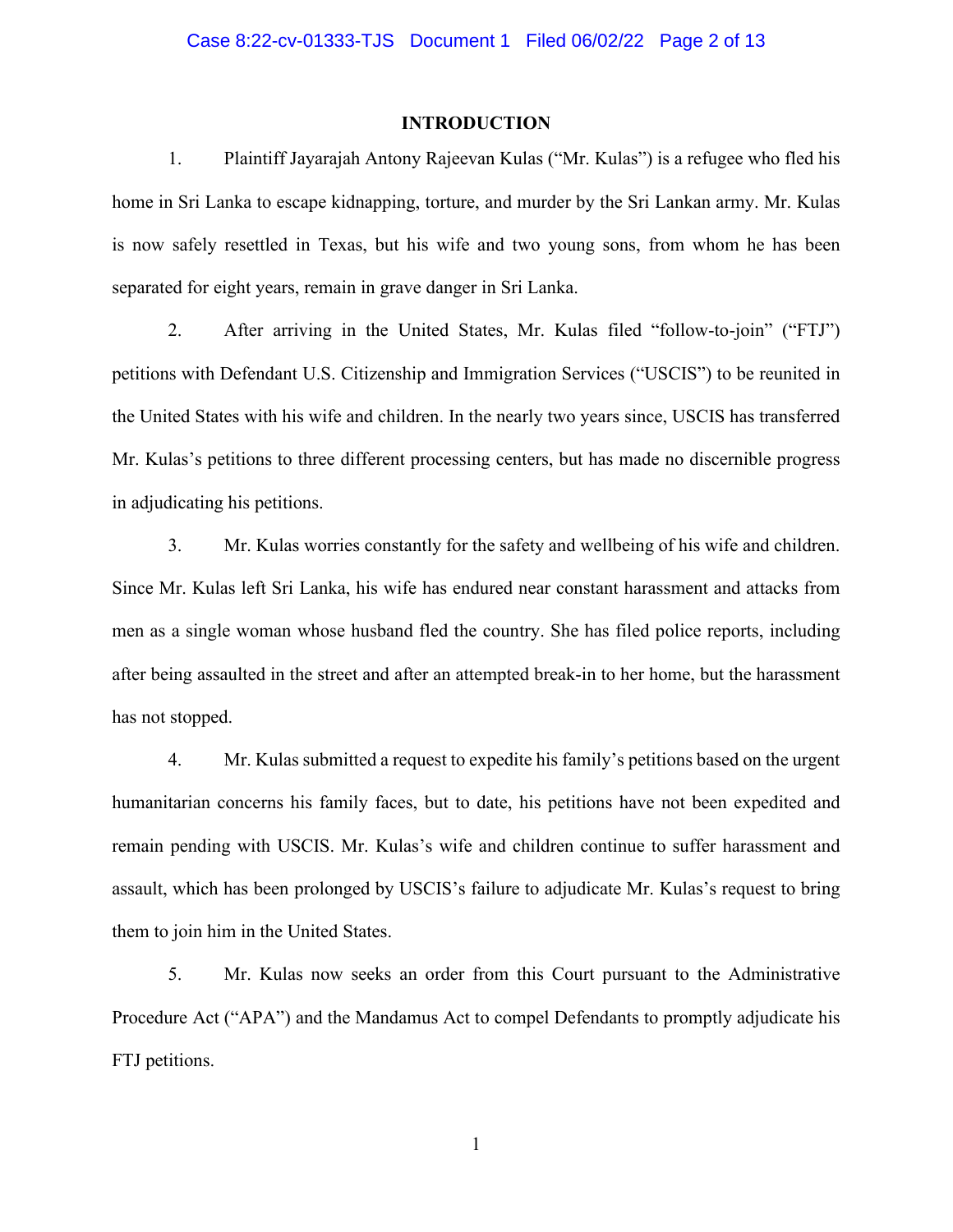#### Case 8:22-cv-01333-TJS Document 1 Filed 06/02/22 Page 3 of 13

#### **THE PARTIES**

6. Plaintiff Jayarajah Antony Rajeevan Kulas is a U.S. lawful permanent resident, originally from Sri Lanka. Mr. Kulas filed FTJ petitions for his wife and two sons in July 2020 and has not yet received a final adjudication of his petitions.

7. Defendant Ur M. Jaddou is sued in her official capacity as Director of USCIS, a component agency of the Department of Homeland Security. Defendant Jaddou directly oversees USCIS's operations, including processing and adjudication of Plaintiff's FTJ petitions.

8. Defendant Rena Bitter is sued in her official capacity as Assistant Secretary of State for Consular Affairs, a component agency of the U.S. Department of State ("State Department"). Defendant Bitter directly overseas all U.S. embassies, including the U.S. Embassy in Sri Lanka, which is responsible for certain stages of the processing and adjudication of Plaintiff's FTJ petitions.

#### **JURISDICTION AND VENUE**

9. This Court has subject matter jurisdiction pursuant to 28 U.S.C. § 1331 (federal question) and 28 U.S.C. § 1361 (Mandamus Act). This Court has additional remedial authority under 28 U.S.C. §§ 2201-02 (Declaratory Judgment Act).

10. Venue is proper in the District of Maryland under 28 U.S.C. § 1391(e)(1) and in this division under Local Rule 501.4.b. Defendant Jaddou, sued in her official capacity as Director of USCIS, resides in the Southern Division of this District (where USCIS is headquartered), and a substantial part of the events or omissions giving rise to Mr. Kulas's claims occurred in the Southern Division of this District. Each Defendant is an agency of the United States or an officer of the United States sued in their official capacity. No real property is involved in this action.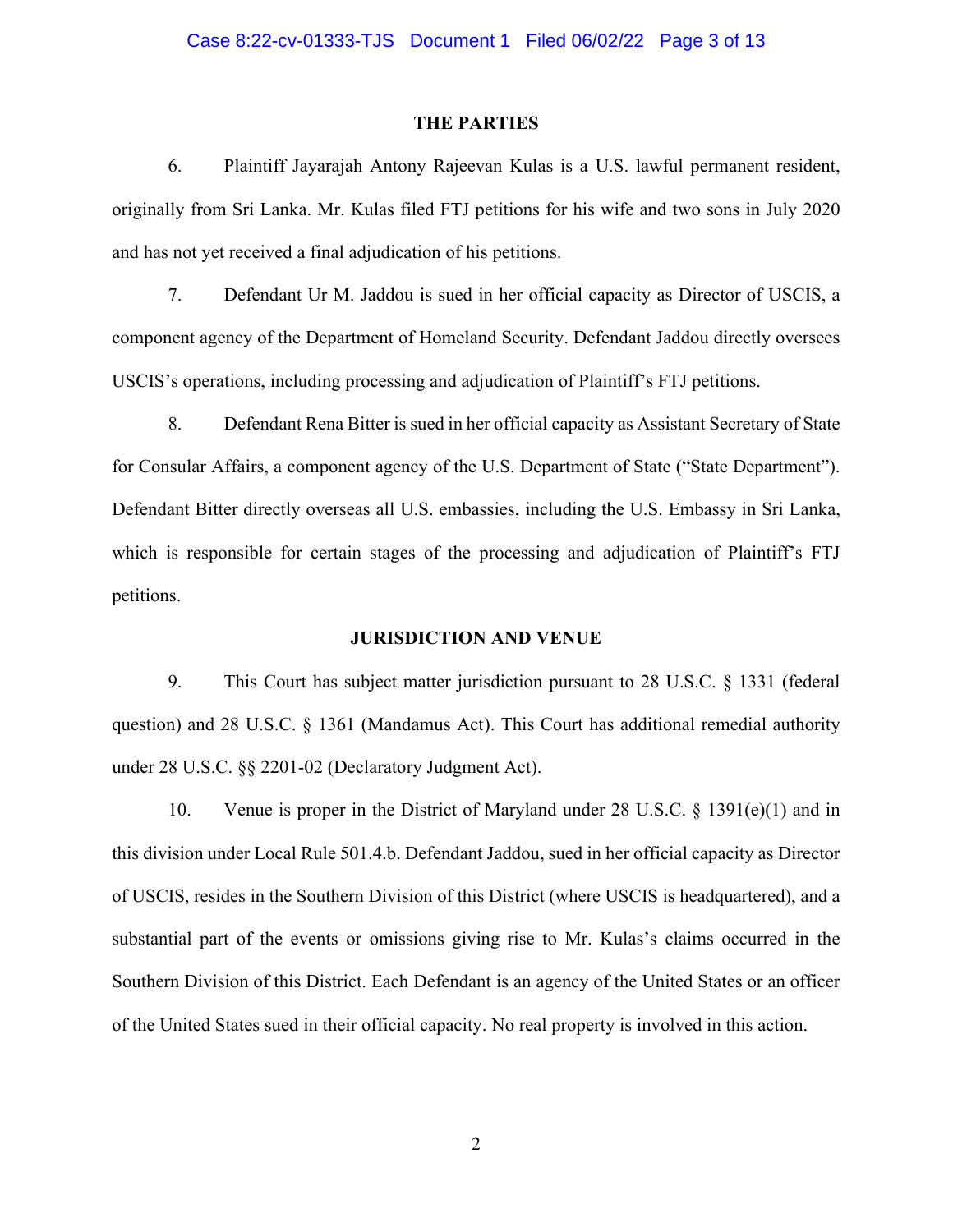#### **FACTUAL BACKGROUND**

#### **The Follow-to-Join Program**

11. Congress enacted the follow-to-join statute as part of the Refugee Act of 1980. *See*  Pub. L. No. 96-212, 94 Stat. 102, 103 (1980).

12. Although the decision of whether to admit a particular individual as a refugee is typically discretionary, the follow-to-join statute creates a non-discretionary entitlement to admission for spouses and unmarried children of refugees who have met the eligibility requirements and who are not subject to any applicable inadmissibility grounds. 8 U.S.C. § 1157(c)(2)(A) ("A spouse or child . . . of any refugee . . . *shall* . . . *be entitled to the same admission status as such refugee if . . . following to join[] such refugee*") (emphasis added); *see also* 8 C.F.R. § 207.7 ("A spouse . . . and/or child(ren) . . . *shall be granted refugee status if* . . . *following-tojoin* the principal alien.") (emphasis added).

13. The FTJ statute reflects Congress's considered judgement that refugees have a right to bring their families to safety.

### **The Follow-to-Join Application Process**

14. The FTJ application process consists of two stages: domestic and international processing.

15. In the domestic processing stage, the refugee in the United States submits a separate Form I-730 ("Refugee/Asylee Relative Petition") to USCIS for each eligible family member. The refugee petitioner must demonstrate that (1) they are a refugee or have adjusted from refugee status to become a lawful permanent resident, (2) the proposed beneficiary is an eligible spouse or child, and (3) the petition is being filed within two years of the petitioner's admission to the United States as a refugee. *See* 8 C.F.R. § 207.7(d), (e).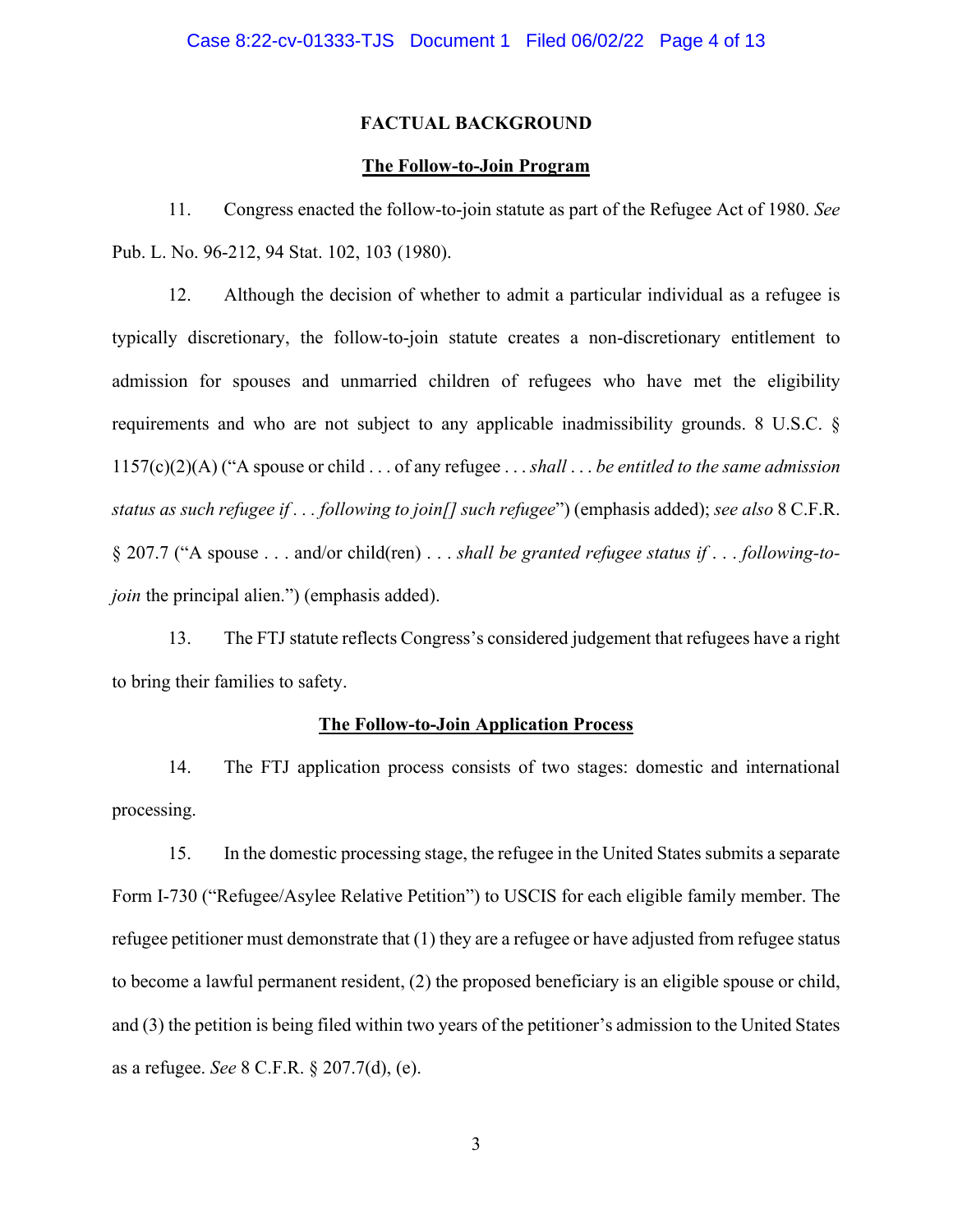### Case 8:22-cv-01333-TJS Document 1 Filed 06/02/22 Page 5 of 13

16. If USCIS determines that the petition is complete and timely, and that the petitioner and beneficiary appear to be eligible for this immigration benefit, USCIS approves the I-730 petition pending an admissibility determination of the petition's beneficiary.

17. USCIS then sends the approved petition to the National Visa Center ("NVC"), which is within the State Department, for the second stage of processing.

18. In the international processing stage, NVC forwards the petition overseas for further processing.

19. DHS is responsible for final adjudication of FTJ petitions pursuant to 8 U.S.C. § 1157(c). In some instances, however, DHS has delegated this authority to the State Department.

20. The petition is either forwarded to a USCIS International Office or a U.S. Embassy (together "overseas post"), depending on the geographic location of the petition's beneficiary.

21. During this stage, the overseas post confirms that the beneficiary of the approved petition is eligible to "follow-to-join" their spouse or parent and be admitted to the United States as a refugee.

22. To facilitate these determinations, the overseas post conducts an interview of the beneficiary.

23. The beneficiary's fingerprints are typically collected at the interview.

24. Before final approval, a beneficiary must complete a medical examination and clear security vetting and background checks.

25. With limited exceptions, a medical exam is valid for no more than six months from the examination date and must be repeated if it expires before entry to the United States.

26. Before final approval and travel, an FTJ beneficiary also must receive a "sponsorship assurance," which matches the beneficiary with one of nine U.S.-based resettlement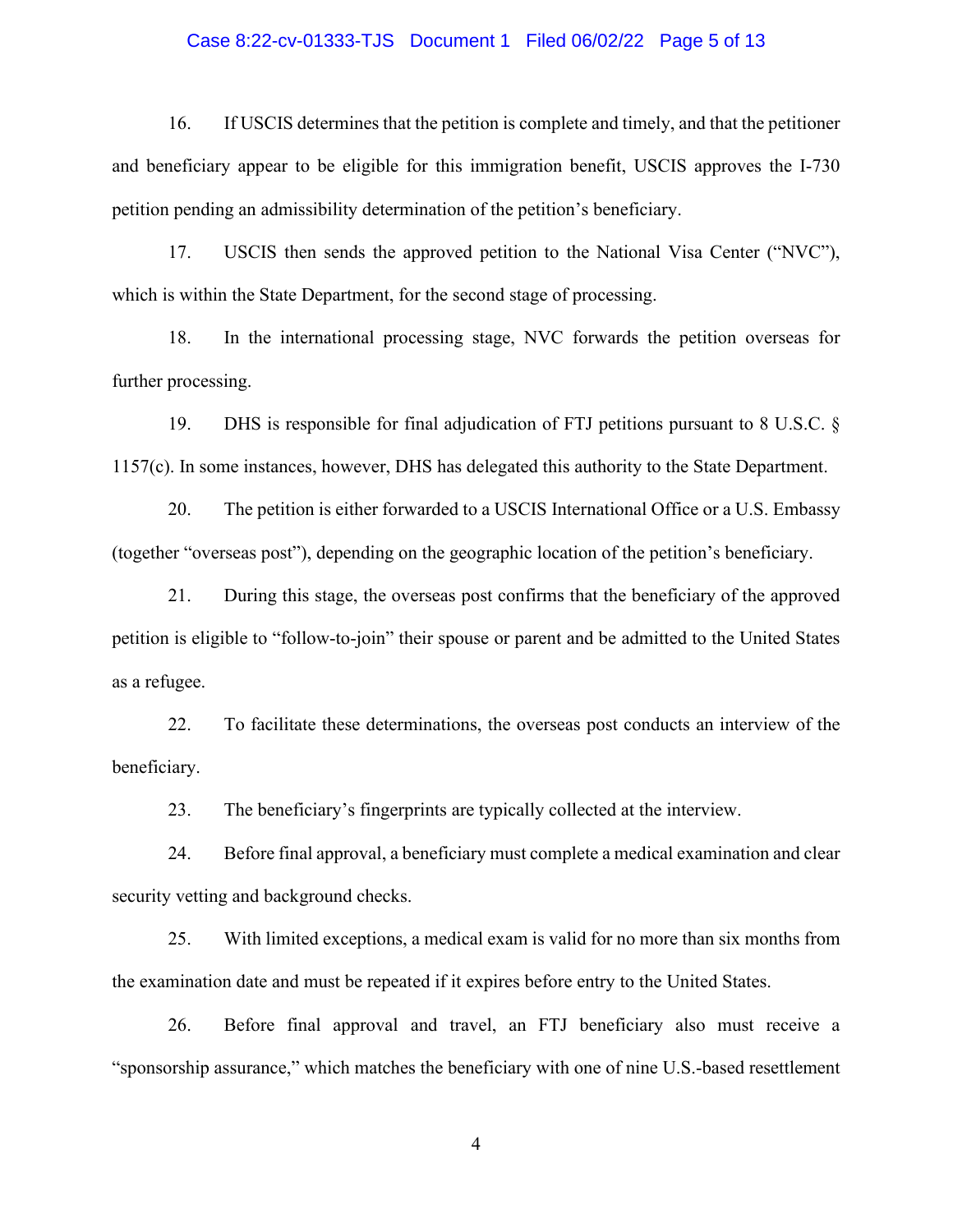### Case 8:22-cv-01333-TJS Document 1 Filed 06/02/22 Page 6 of 13

agencies that contract with the State Department to assist refugees during their initial resettlement in the United States.

27. After a beneficiary receives a final approval, the U.S. Embassy will issue a "Travel Packet" and a Boarding Foil, which is valid for 180 days, for the beneficiary's passport.

28. The International Organization for Migration ("IOM") contracts with the State Department to assist all approved FTJ beneficiaries in arranging for their departure to the United States.

29. An approved Form I-730 is valid indefinitely so long as the qualifying relationship between the petitioner and beneficiary continues to exist and the petitioner's status has not been revoked. 8 C.F.R. § 207.7(f)(3).

#### **Plaintiff's Follow-to-Join Petitions**

30. Mr. Kulas and his wife, Sujo Christabel Fernando, who are ethnically Tamil, grew up in Sri Lanka.

31. Mr. Kulas and Ms. Fernando met in school and later got to know each other when they worked at the same transport company. They married in 2010. In April 2011, their first son was born.

32. It was and is very important to Ms. Fernando for her children to have their father in their lives because she herself had grown up without a father. When Ms. Fernando was four years old, the Sri Lankan navy abducted and murdered her father while he was out fishing, and she grew up knowing him only from a photo.

33. Mr. Kulas and Ms. Fernando grew up during the Sri Lankan Civil War. In 2009, the Sri Lankan army defeated the Liberation Tigers of Tamil Eelam (LTTE), a rebel organization, ending the war.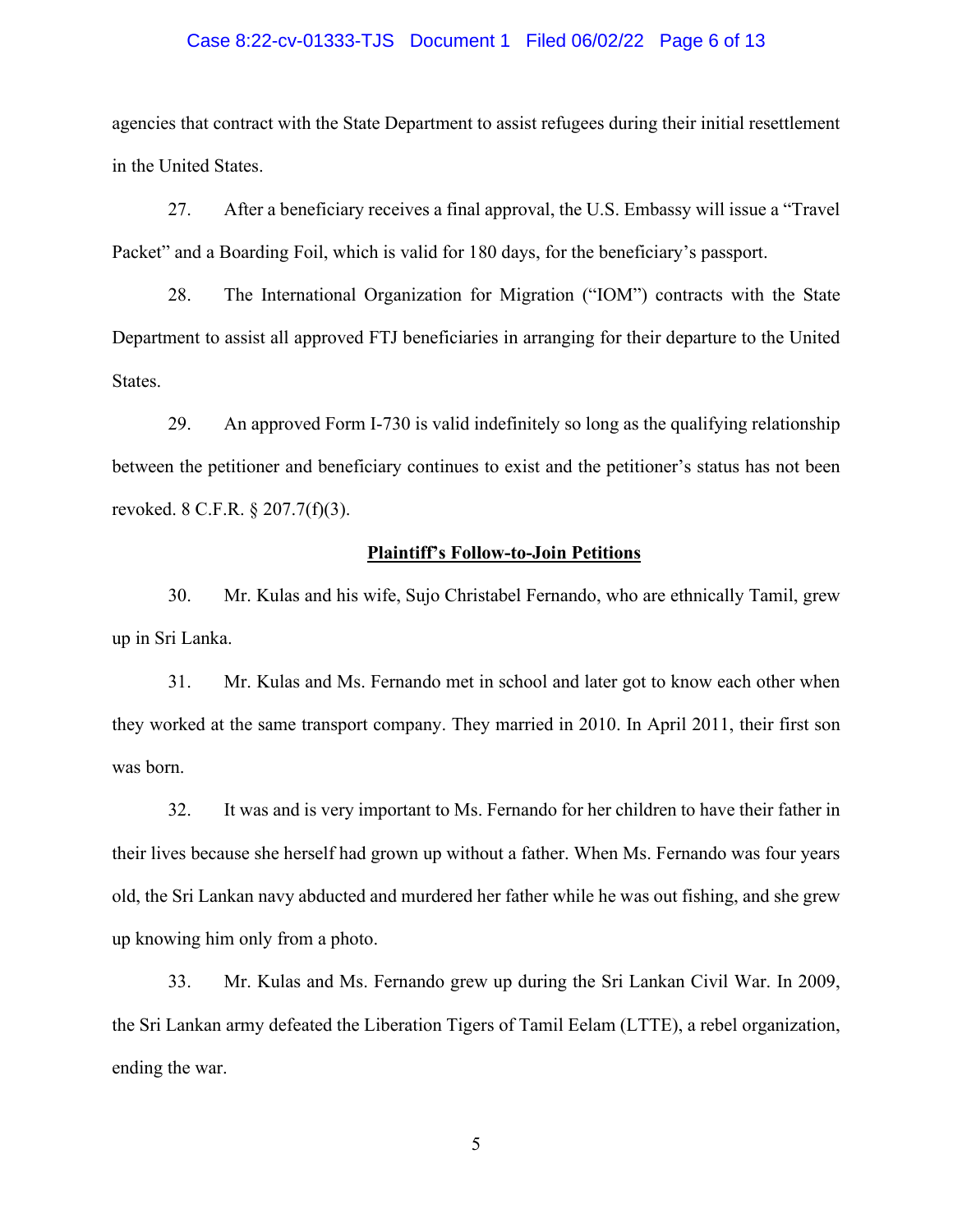### Case 8:22-cv-01333-TJS Document 1 Filed 06/02/22 Page 7 of 13

34. Shortly after Mr. Kulas's marriage to Ms. Fernando, the Sri Lankan army sought revenge in former strongholds of the LTTE, including Mr. Kulas's neighborhood. The army frequently kidnapped young men in the area, torturing and returning some and murdering others. For example, the army abducted Ms. Fernando's cousin at night and he was never seen again.

35. The army kidnapped and tortured Mr. Kulas on several occasions, beating him severely. The army knew where he lived and would show up at the family's home looking for him.

36. Around 2012 or 2013, the family decided to send Mr. Kulas to India to save his life. The boat journey was too dangerous for Ms. Fernando to make with their baby son, so Mr. Kulas went alone. Mr. Kulas had to leave in the middle of the night because it would have been too difficult to say goodbye to his son, who was so fond of him that they slept in the same bed every night. In India, Mr. Kulas was unable to work, so Ms. Fernando sold his family's land to send him money to survive.

37. Though Mr. Kulas's life in India was difficult, the separation from his family was so excruciating that Ms. Fernando obtained Indian visas and saved up for plane tickets so that she and her son could join Mr. Kulas. In India, Mr. Kulas and Ms. Fernando were unable to work and feed their baby, and Ms. Fernando feared deportation as her visa neared expiration.

38. After a few months, Mr. Kulas told Ms. Fernando that he was thinking of leaving for Australia, and Ms. Fernando returned to Sri Lanka with their son. Soon after her return, Ms. Fernando learned that she was pregnant, but she was unable to contact her husband for around 40 or 50 days. When she was unable to reach him, she became afraid that he had traveled to Australia by boat. Because she had heard stories about boats carrying migrants capsizing, and because she had not heard from her husband, Ms. Fernando was afraid he had been killed.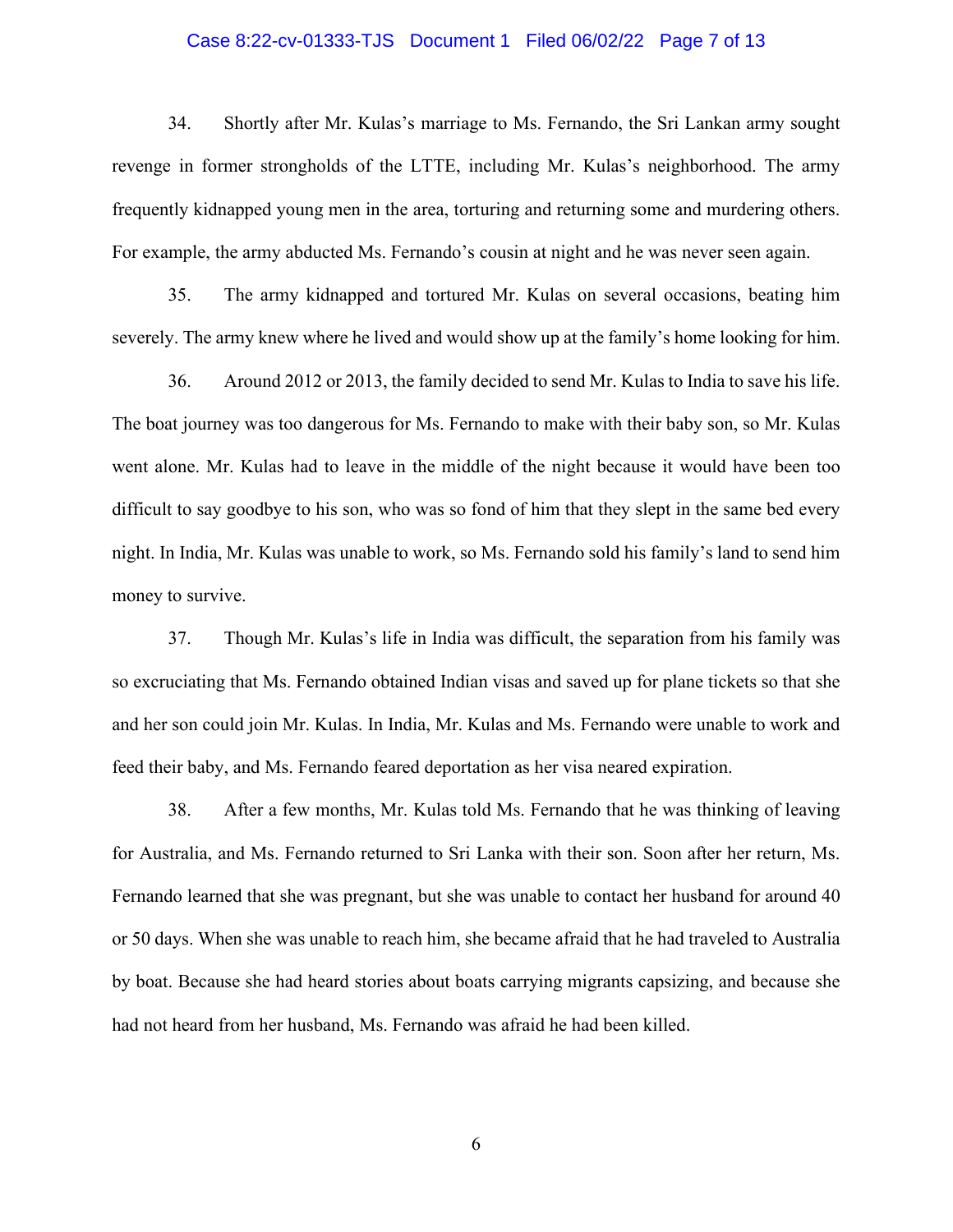## Case 8:22-cv-01333-TJS Document 1 Filed 06/02/22 Page 8 of 13

39. When they finally made contact again, Ms. Fernando learned that Mr. Kulas was on Nauru Island, an island country in the Central Pacific with migrant detention camps that is infamous for its violence, sexual abuse, suicide rates, and conditions akin to torture. There, Mr. Kulas was made to work without pay. Mr. Kulas languished on Nauru Island for three or four years before he was resettled in the United States.

40. Mr. Kulas and Ms. Fernando's second son was born in 2014. Mr. Kulas has never had the chance to meet his younger son.

41. After Ms. Fernando returned to Sri Lanka, men began harassing her, knowing that she did not have a husband present to protect her. They would sexually harass her by text message, send her obscene images, and assault her in the street.

42. In Sri Lanka, female-headed households are often targeted by criminals, who terrorize them with break-ins and sexual violence. Tamil women are at particular risk of sexual violence.

43. The danger Ms. Fernando faces has only escalated since Mr. Kulas was resettled in the United States. Her assailants try to blackmail her, knowing that Mr. Kulas sends money home from the United States.

44. On one occasion, a man called her repeatedly in the middle of the night. When Ms. Fernando did not answer, the caller became infuriated. Later, while she was out with her son, the man found her and cursed her out, then tried to hit her.

45. On another occasion, late at night, a man tried to break into her home. She and the children hid inside, fearing for their lives.

46. Ms. Fernando reported the incidents to the police and a village elder, but the harassment has not stopped.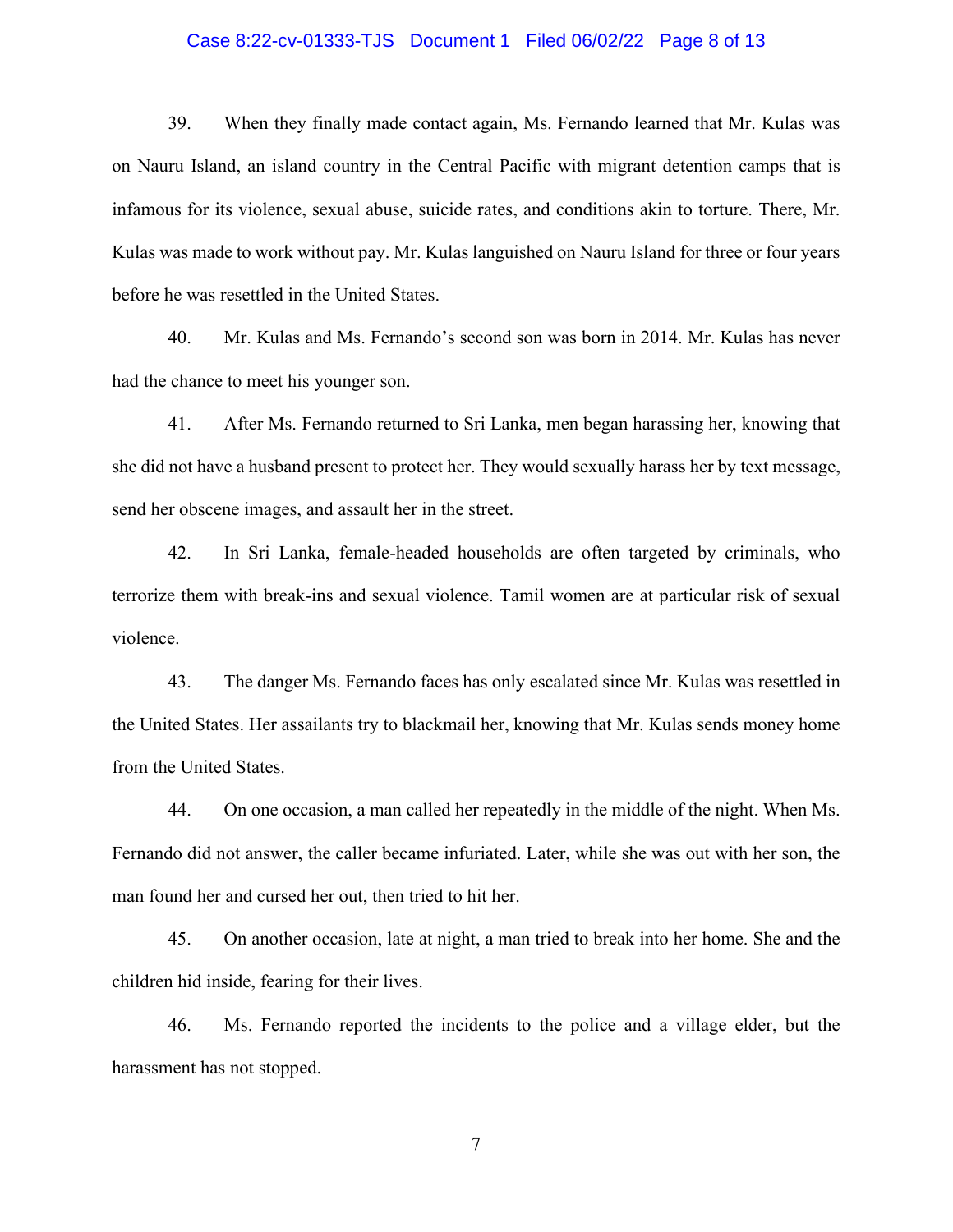### Case 8:22-cv-01333-TJS Document 1 Filed 06/02/22 Page 9 of 13

47. Fearing retribution, Ms. Fernando stopped reporting the incidents. She remains inside the house with her children all day, only leaving when absolutely necessary.

48. In the past few months, Sri Lanka has spiraled into a nationwide debt and humanitarian crisis. Fuel shortages mean frequent blackouts, hospitals are postponing treatment due to medicine shortages, schools are shuttered because transportation is at a standstill, and the Sri Lankan government has applied for emergency food aid to combat rampant famine.

49. For around four months, Mr. Kulas and Ms. Fernando's sons have been unable to attend school because of the crisis. They cannot learn remotely, because they do not have computers and the power outages mean they cannot access the internet. Ms. Fernando is too afraid to let them go outside because of increased reports of crime.

50. The ceaseless harassment and worsening crisis have taken a toll on the family's health. Ms. Fernando has high blood pressure and high blood sugar, and she has been diagnosed with depression. Both of their sons have worked hard in their English classes in preparation to live with their father. But the emotional strain of his absence made it difficult to focus, and their grades were falling before their school shuttered due to the crisis.

51. Mr. Kulas has also suffered greatly as a result of their separation. To this day, Mr. Kulas has never met his youngest son. During the day, Mr. Kulas works as a kitchen helper at a restaurant. His stress and worry have led him to falter and lose balance while working, once causing him to cut his own hand while preparing meat. At night, Mr. Kulas has difficulty sleeping, and he lies awake talking on the phone with his wife. Lately, he finds it difficult to talk to her without breaking down in tears. His wife tells him that his sons, now eleven and seven, are growing up without him, and that the entire family is depressed without him.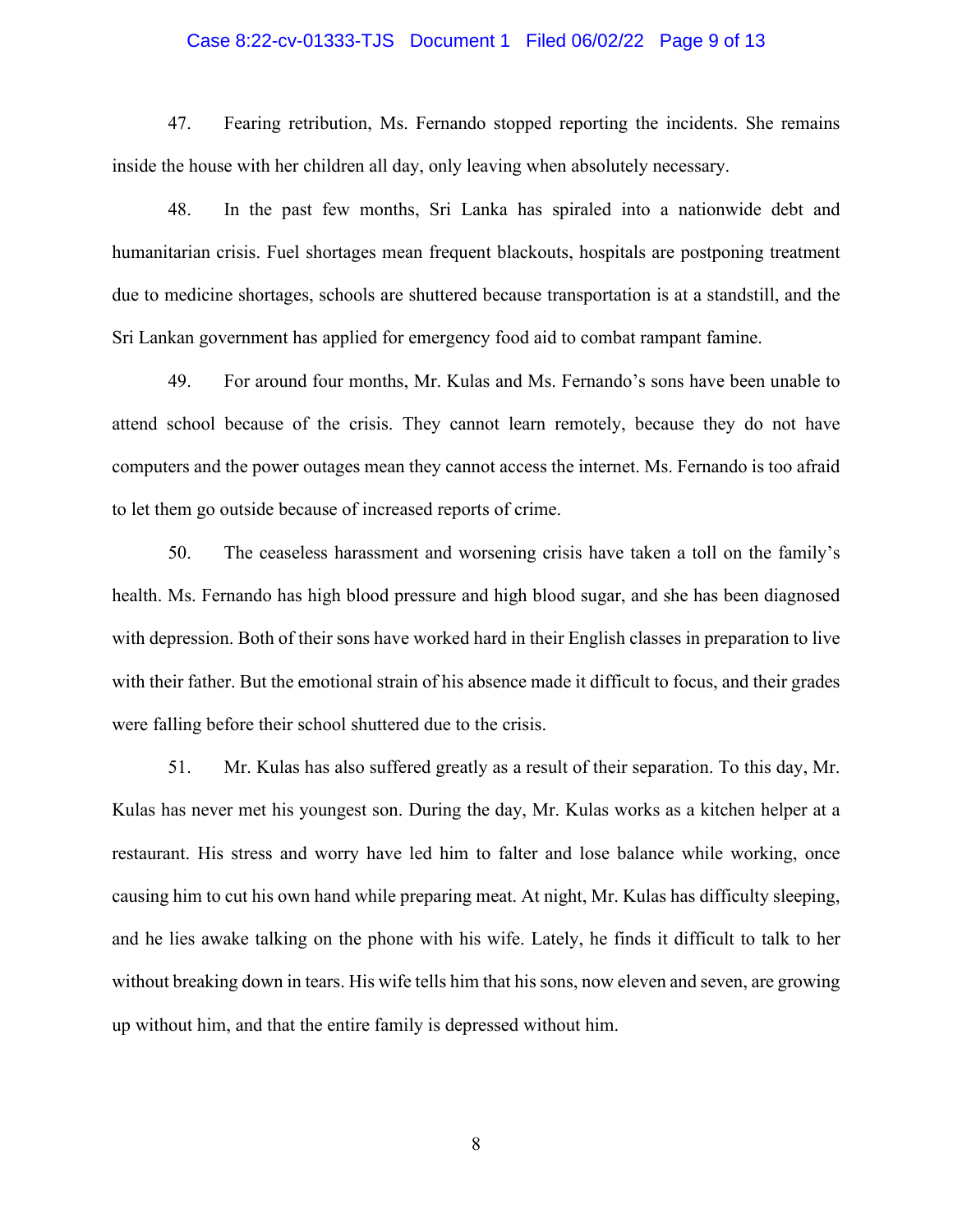### Case 8:22-cv-01333-TJS Document 1 Filed 06/02/22 Page 10 of 13

52. Mr. Kulas and Ms. Fernando greatly miss one another's companionship. For example, Ms. Fernando wishes she could care for Mr. Kulas when he is sick, and that they could have more children together. Similarly, Mr. Kulas says that he has never been able to pick out the right clothes for himself, but his wife knows him so well that when she sends clothes from Sri Lanka, they fit perfectly.

53. In July 2020, as soon as he learned that he was eligible to file FTJ petitions for his wife and sons, Mr. Kulas filed FTJ petitions with USCIS.

54. Mr. Kulas's FTJ petitions have still not been adjudicated.

55. Since filing, Mr. Kulas's FTJ petitions have been transferred multiple times.

56. Mr. Kulas's lawyer filed an expedite request, based on his wife and children's dire humanitarian circumstances. To date, his petitions have not been expedited.

57. The lengthy delay has put significant strain on Mr. Kulas and Ms. Fernando's relationship. Mr. Kulas feels powerless to bring his wife and children to safety, and Ms. Fernando suffers every day without her husband to protect their family.

58. Mr. Kulas now seeks an order from this Court compelling action under the APA and the Mandamus Act.

#### **FIRST CAUSE OF ACTION Administrative Procedure Act**

59. The foregoing allegations are repeated and incorporated as though fully set forth herein.

60. Pursuant to the Immigration and Nationality Act ("INA"),  $8 \text{ U.S.C. } 8 \text{ 1157(c)(2)}$ , and the regulations governing FTJ petitions, 8 C.F.R. § 207.7, Defendants have a nondiscretionary duty to adjudicate Plaintiff's FTJ petitions.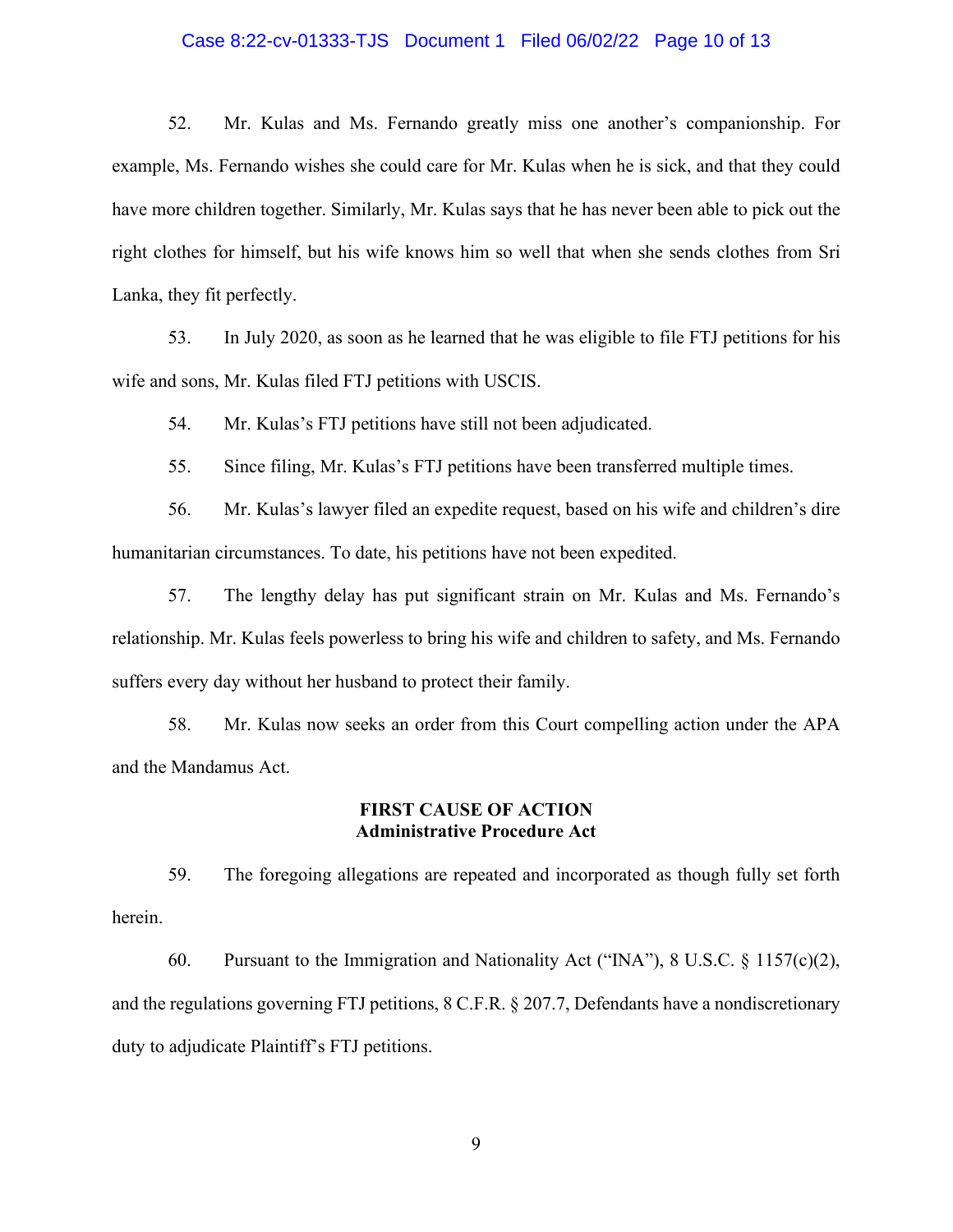### Case 8:22-cv-01333-TJS Document 1 Filed 06/02/22 Page 11 of 13

61. The APA obligates Defendants to take these nondiscretionary actions within a "reasonable time," 5 U.S.C. § 555(b), and directs this Court to compel Defendants to take these actions when they are "unreasonably delayed," *id.* § 706(1).

62. Defendants have failed to adjudicate Plaintiff's FTJ petitions within a reasonable time, which caused and continues to cause irreparable harm to Plaintiff.

63. Plaintiff is entitled to relief pursuant to 5 U.S.C.  $\S 706(1)$  compelling Defendants to adjudicate his FTJ petitions.

## **SECOND CAUSE OF ACTION Mandamus**

64. The foregoing allegations are repeated and incorporated as though fully set forth herein.

65. The Mandamus Act, 28 U.S.C. § 1361, vests this Court with original jurisdiction over any action in the nature of mandamus to compel an officer or employee of the United States, or any agency thereof, to perform a nondiscretionary duty owed to Plaintiff.

66. The All Writs Act, 28 U.S.C. § 1651, authorizes this Court to issue all writs "necessary or appropriate" in aid of its jurisdiction.

67. Pursuant to the INA, 8 U.S.C.  $\S$  1157(c)(2), and the regulations governing FTJ petitions, 8 C.F.R. § 207.7, Defendants have a nondiscretionary duty to adjudicate Plaintiff's FTJ petitions.

68. The APA obligates Defendants to complete these nondiscretionary actions within a "reasonable time." 5 U.S.C. § 555(b).

69. Defendants have failed to adjudicate Plaintiff's FTJ petitions within a reasonable time.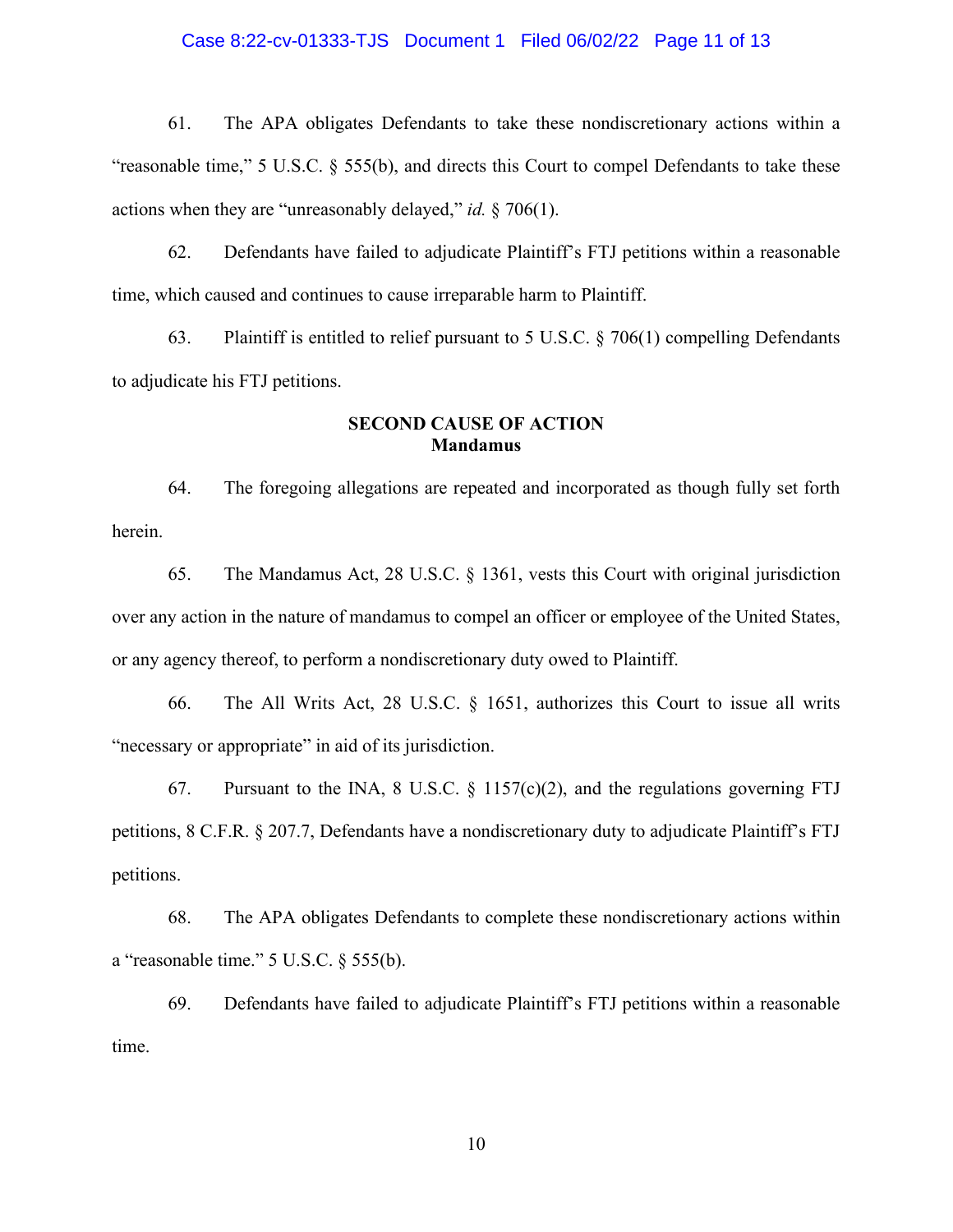### Case 8:22-cv-01333-TJS Document 1 Filed 06/02/22 Page 12 of 13

70. Plaintiff has brought this action because he has no other means to compel Defendants to perform the nondiscretionary duty that Defendants owe him.

71. Plaintiff is entitled to a writ of mandamus pursuant to 28 U.S.C. §§ 1361 and 1651 and this Court's inherent equitable authority compelling Defendants to adjudicate his FTJ petitions.

## **THIRD CAUSE OF ACTION Fifth Amendment – Due Process**

72. The foregoing allegations are repeated and incorporated as though fully set forth herein.

73. Plaintiff, a lawful permanent resident, has a statutorily created entitlement to adjudication of his FTJ petitions. Defendants' delay in adjudicating Plaintiff's petitions constitutes a deprivation of Plaintiff's protected interest without due process.

74. Defendants' delay is egregious and it is without any rational justification.

75. Defendants' conduct violates Plaintiff's substantive and procedural due process rights protected by the Fifth Amendment of the Constitution.

## **PRAYER FOR RELIEF**

WHEREFORE, Plaintiff respectfully requests that this Court:

1. Declare pursuant to the Declaratory Judgment Act, 28 U.S.C. § 2201, that Defendants' delay in the adjudication of Plaintiff's FTJ petitions is unreasonable under the APA, 5 U.S.C. § 706(1), and a violation of Plaintiff's Fifth Amendment Due Process rights.

2. Issue an order that requires Defendants to promptly adjudicate Plaintiff's FTJ petitions;

3. Issue a writ of mandamus, pursuant to 28 U.S.C. §§ 1361 and 1651, directing Defendants to adjudicate Plaintiff's FTJ petitions;